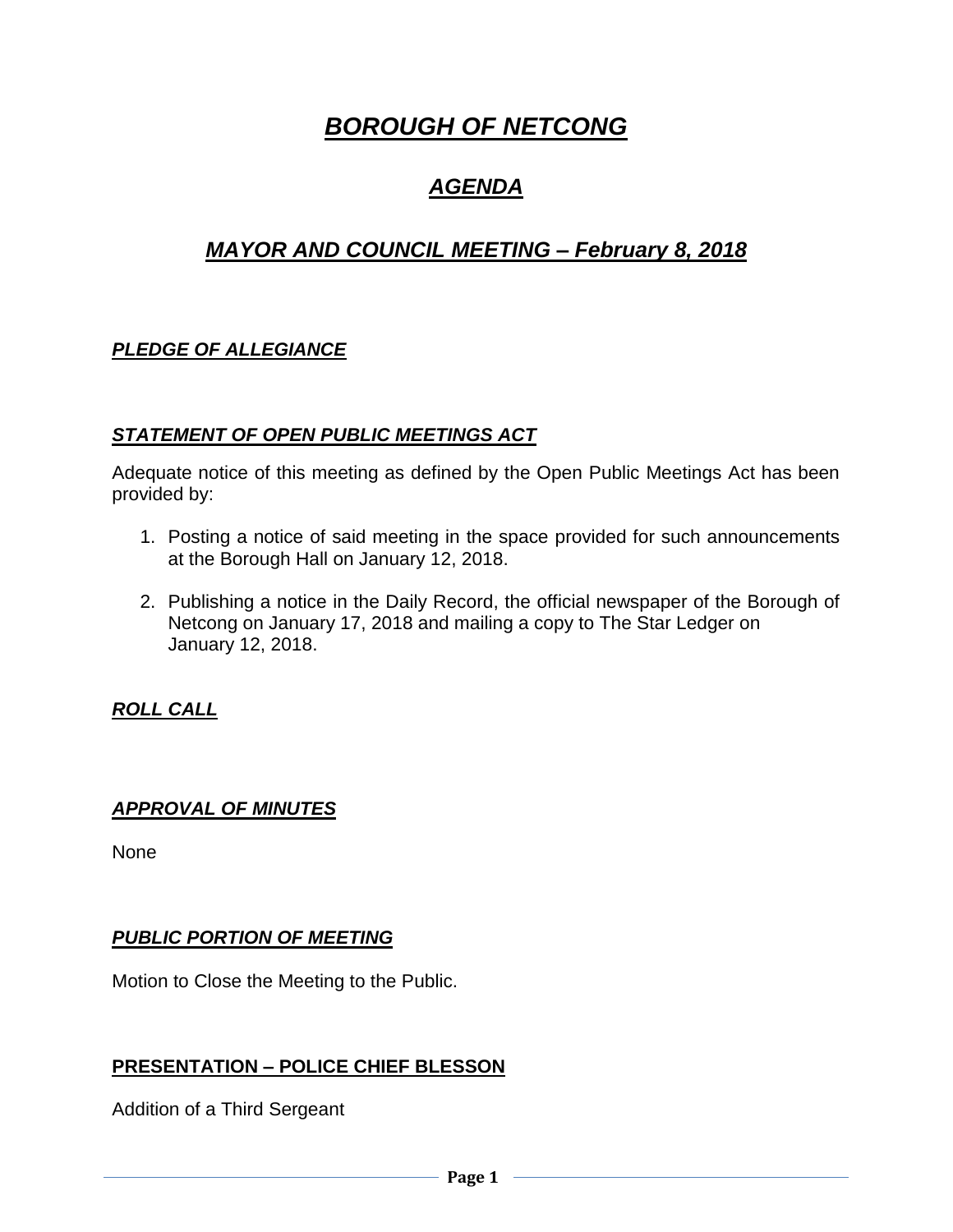### *ORDINANCE ADOPTIONS*

None

#### *CORRESPONDENCE*

1. Letter from Peter Pfaffenroth – Water Charges

### *BOROUGH ADMINISTRATOR REPORT*

#### *COMMITTEE REPORTS*

| Finance & Insurance:                                                                     | E. Still     | J. Sylvester |
|------------------------------------------------------------------------------------------|--------------|--------------|
| Economic Development:                                                                    | R. Hathaway  | E. Still     |
| <b>Public Safety:</b><br>(Police, Fire, Rescue)                                          | J. Sylvester | E. Koster    |
| Dept. of Public<br>Works & Utilities:                                                    | E. Koster    | R. Hathaway  |
| Recreation:                                                                              | J. Albensi   | T. Laureys   |
| <b>Public Services:</b><br>(Human Services<br>Recycling & Solid<br><b>Waste Disposal</b> | T. Laureys   | J. Albensi   |

#### *OLD BUSINESS*

None

#### *NEW BUSINESS*

- 1. Borough of Madison Resolution R64-2018 Opposing Proposed Beekeeping Rules
- 2. Authorization to Go Out to Bid for Railroad Ave. Phase II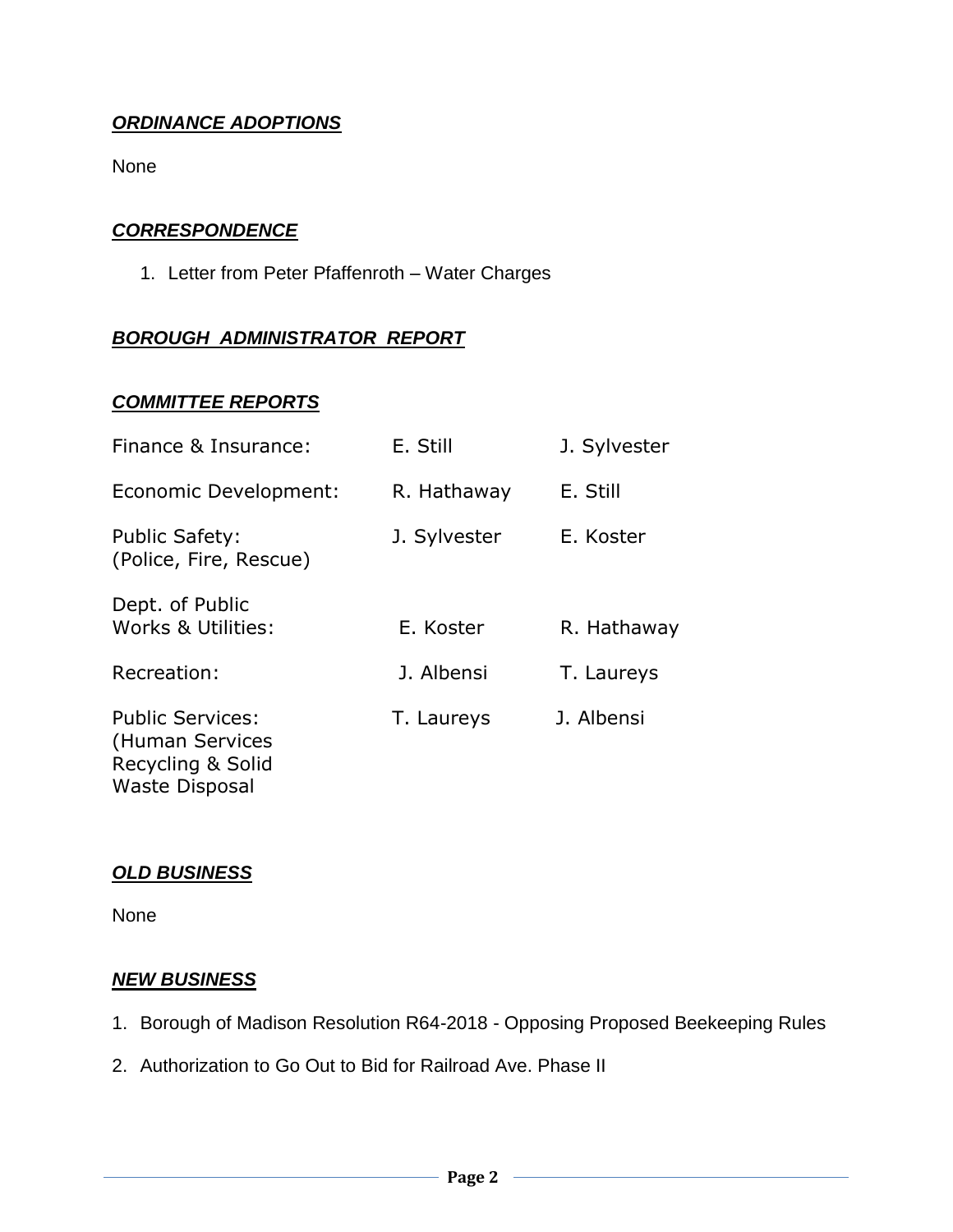## *PRIVILEGE OF THE FLOOR TO THE COUNCIL*

### *MAYOR'S COMMENTS*

#### *RESOLUTIONS*

**1. Resolution 2018- 29-** To Appoint Gerard Hardiman as Probationary Patrolman

**2. Resolution 2018- 30-** To Redeem Tax Sale Certificate 17-00004- Scott & Charlene Bowers, 36 Dell Ave.

**3. Resolution 2018- 31-** Authorizing the Sale of Municipal Surplus Property

#### *ORDINANCE INTRODUCTIONS*

**1. Ordinance 2018-1-** AN ORDINANCE AUTHORIZING THE CHIEF OF POLICE TO EXECUTE AN APPLICATION FOR A CHARITABLE SOLICITATION PERMIT FOR NETCONG VOLUNTEER FIRE COMPANY NO. 1's "COIN DROP" ON MEMORIAL DAY WEEKEND AT THE INTERSECTIONS OF ALLEN STREET AND LEDGEWOOD AVENUE AND MAIN STREET AND ROUTE 46 AND ROUTE 183 IN THE BOROUGH OF NETCONG, COUNTY OF MORRIS, STATE OF NEW JERSEY

Motion to Introduce Ordinance #2018-1 and Read by Title Only.

Motion to Pass Ordinance #2018-1 on First Reading.

#### *REPORTS*

Motion to Incorporate All Reports into the Minutes

#### *BILLS*

Motion to Pay All Bills When Funds are Available